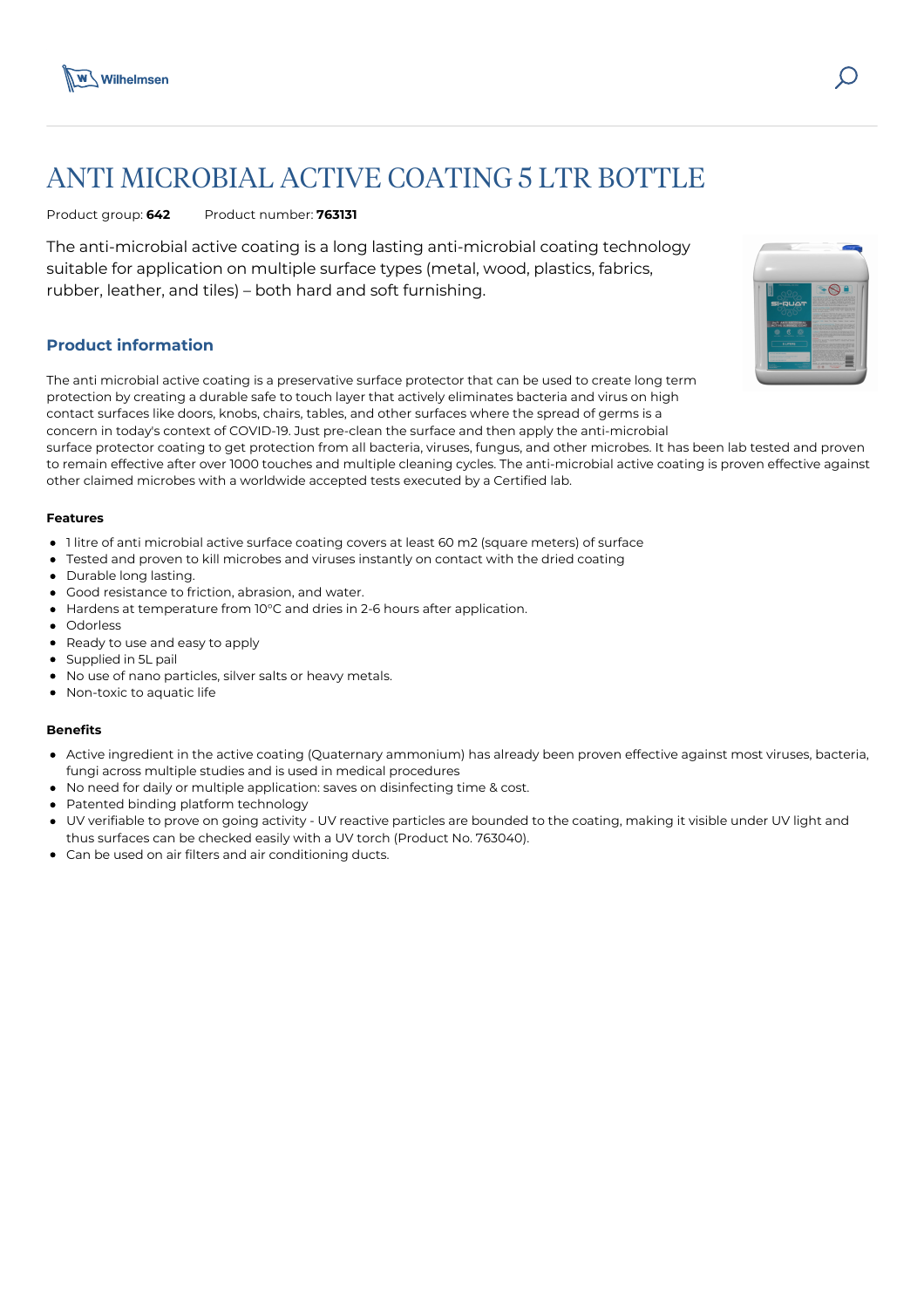## **Specification**

## **General**

| Invent<br>Hazard<br><b>Material</b><br>(IMO/EU)<br>classification | $C - 49$                                                                                                                                                                                        |
|-------------------------------------------------------------------|-------------------------------------------------------------------------------------------------------------------------------------------------------------------------------------------------|
| Product<br>catalog URL                                            | https://www.wilhelmsen.com/product-<br>catalogue/products/marine-chemicals/cleaning-<br>chemicals/galley-and-accommodation/anti-<br>microbial-active-coating-5-ltr-bottle/?<br>epieditmode=true |

## **Technical data**

## **General recommendations when applying product:**

Wear proper PPE to protect eyes and hands and cover mouth and nose when spraying the active coating.

Do not overspray the surface, make sure to only spray 1 time on each section to treat. If over applied, the active coating will leave drip marks on a surface.

Do not directly spray on electrical panels or parts. Spray product on a microfiber cloth and then wipe on the surface gently and evenly.

For application on touch screens panels, touch screens must be **OFF** before applying the coating.

Make sure to smear/wipe coating **very gently** onto surface. Wiping too hard can remove the product from the surface. Avoid ingestion, inhalation, skin, and eye contact.

Handle in accordance with good hygiene practice and any legal requirements.

Wash hand thoroughly after using.

#### **Recommended Surface Conditions:**

Apply the active surface coating on inert surfaces that are clean, dry, and free of impurities. Do not apply on mirrors or glass.

## **Documents**

[SDoc and MD for IHM](https://media.bluestonepim.com/e4deb258-8122-4fdf-9d12-b42f3e0e812d/2f03e317-de81-4f86-ac3b-20d7678f0044/qGCGpduW8APM1YJpyNm1NORDE/LbtvF8gYXtqxp1NRrr79Zk46r.pdf)

## **Directions for use**

## **Requirements:**

For even application process, it is recommended to use Wilhelmsen Spray Dispenser bottles (4 x 500 ml) (Product no. 763035) and a microfiber dry cloth or a sponge.

## **Application Procedure:**

- 1. Ensure surfaces are clean and dry.
- 2. Shake the bottle well before use
- 3. Hold spray bottle 15-20 cm from surface and spray an even layer onto the surface area you want to treat.
- 4. **Smear** the coating onto the surface **very gently** with a clean cloth or sponge. Wiping too hard can remove the product from the surface.
- 5. Make sure the product is applied evenly.
- 6. After applying, allow the wet surface to dry without touching it, to assure that the antimicrobial layer cures completely and stays active for a long period of time. For hydrophobic surfaces it dries in 6-12 hours and cures in 12-24 hours. On porous

#### **Physical properties**

| Appearance              | Transparent after application |
|-------------------------|-------------------------------|
| Density [kg/m3]         | 9614                          |
| <b>Flash Point [°C]</b> | >93                           |
| Form                    | Liquid                        |
| Odour                   | Slight                        |
| Packaging               | 5 Litres pail                 |